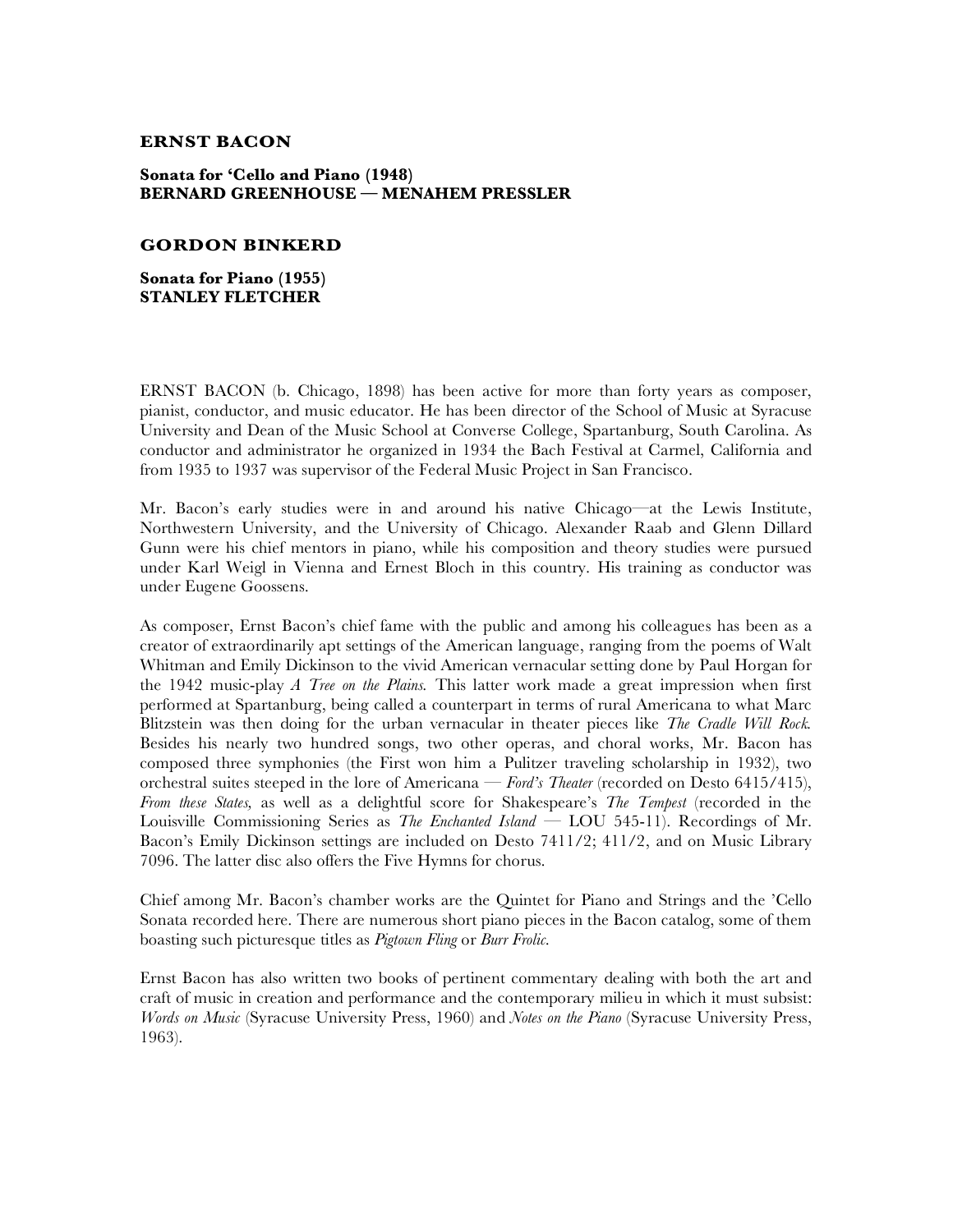As can be seen, it is American lore, poetic, musical, mythic, and folk that has served as a basic source of nourishment for Mr. Bacon's creative work. Virgil Thomson, who is himself a singularly skilled practitioner of musical Americana, summed up in singularly apt fashion for *The New York Herald Tribune* the essence of Bacon's music as he heard it in a concert devoted wholly to the composer's work in 1946:

"Since Mr. Bacon is a very good composer indeed, one of America's best, last night's concert was both an interesting and a pleasant experience. . . .

"The mood and temper of Mr. Bacon's work are chiefly a meditation on nineteenthcentury rural America. He is full of our Scotch-Irish folklore, knows it from the inside, speaks and writes it as his own musical language. Mr. Bacon also has a modern musician's knowledge of American speech cadences. . . .

"Mr. Bacon's work is remarkably pure in its expressive intent. It communicates its meaning with a straightforward and touching humanity. It is not got up with chromium-plated cadenzas or lace-curtainlike instrumental figurations, and it poses no passionate attitude. But it is full of melody and variety . . . it at least looks backward toward an ideal and primitive America without snobbery, self-deception, or truculence. It is honest and skillful and beautiful."

Although Mr. Thomson's remarks were directed mainly toward Mr. Bacon's songs and piano pieces, they could be applied with equal aptness to the 'Cello Sonata which was completed in 1948, and subsequently performed with great critical success in New York, San Francisco, and Washington, D.C. The world premiere took place at Syracuse University on December 5, 1948 with Anake Camp and the composer at the piano. The score bears a dedication to Prof. A. P. Saunders of Hamilton College, Clinton, N.Y.

The title page of the Sonata in its revised version hears a further inscription: "With homage to Walt Whitman", and this is borne out further by the evocative citations from Whitman's poetry scattered throughout the body of the music. *"I know the amplitude of time"—*appears at the beginning of the slow introduction to the first movement. *"How dare you place anything before a man?"* stands before the virile *risoluto* that follows; and the expansive fanfarelike theme that signals the *allegro*  main body of the movement carries over it the inscription, *"Warlike flag of the great idea"* (referring to Whitman's apostrophe to Democracy in *By Blue Ontario's Shore).* "I *draw you close to me, you women"—* bespeaks a lyrical transitional episode, and the assertive aspect of the movement returns with *"What is a man anyhow? What am I? What are you?" "Tenderly, — be not impatient"—"Unborn deeds, things soon to be"— "World, take good notice"—*constitute the Whitmanesque verbal summation of the first movement's course.

The second movement is an elegant and charming folk song-and-dance evocation bearing the one all-embracing epigraph: *"Sonic of the younger men dance to the sound of the banjo or fiddle, others sit on the gunwale smoking and talking."* The middle part of the movement is marked by a delicious canonic episode between the 'cello and the piano right-hand.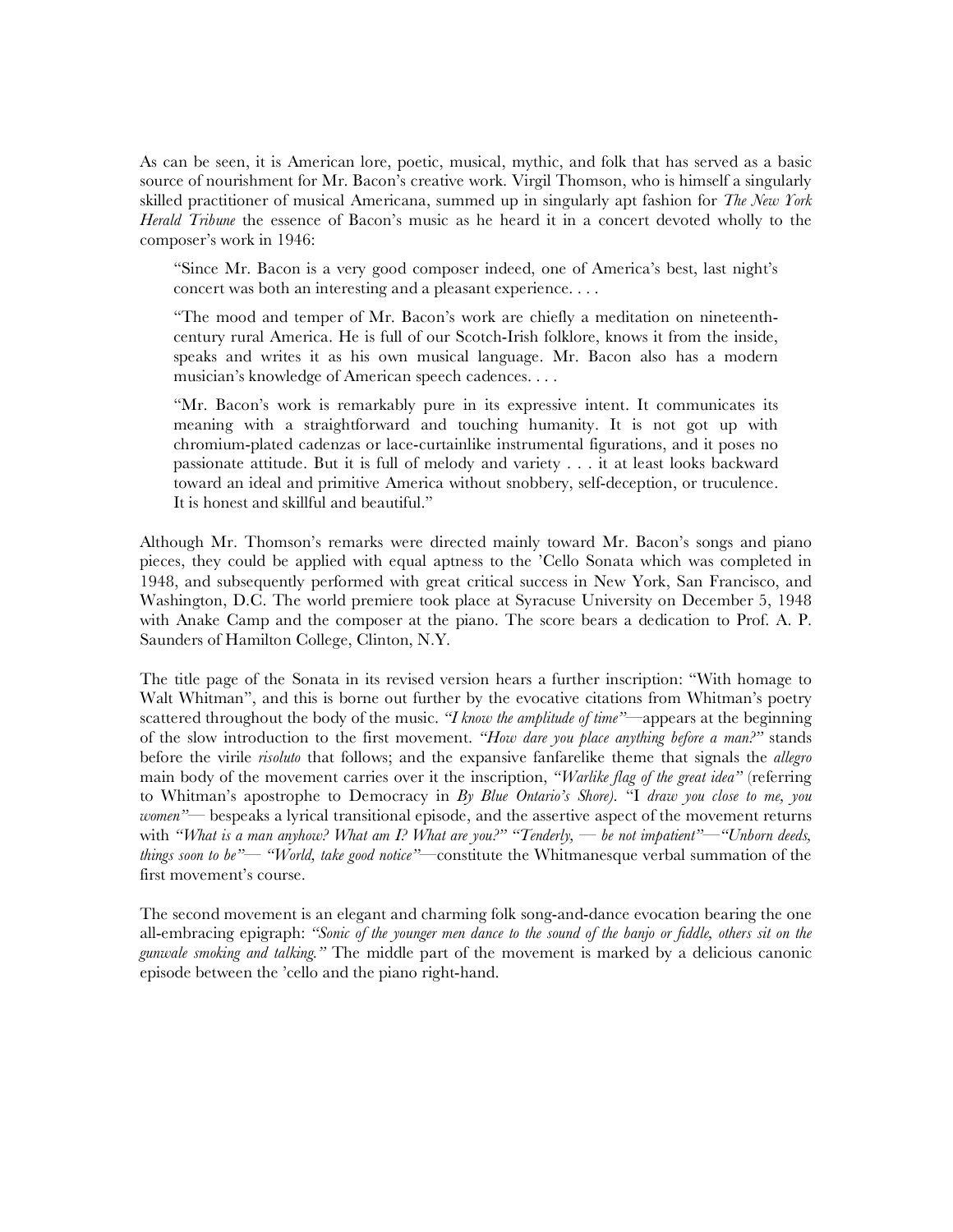The *Lento* slow movement is solemnly tender and elegiac, with inscriptions drawn from the poem *To One Shortly to Die:*

"From all the rest, I single you out . . .

You are to die—let others tell you what they please

I cannot prevaricate . . .

Softly I lay my right hand upon you . . .

Strong thoughts fill you and confidence . . .

You forget you are sick . . .

I do not commiserate, I congratulate you."

*"Let us go forth refresh'd amid the day",* reads the introductory inscription to the virile and brilliantly fugue-textured finale — its dotted theme being almost an Americanization of the mirror Contrapunctus XVIII from the Bach *Art of Fugue.*

\_\_\_\_\_\_\_\_\_\_\_\_\_\_\_\_\_\_\_\_\_\_\_\_\_\_\_\_\_\_\_\_\_\_\_\_\_\_\_\_\_\_\_\_\_\_\_\_\_\_\_\_\_\_\_\_\_\_\_\_\_\_\_\_\_\_\_\_\_\_\_\_

NOTES PREPARED BY D. H.

BERNARD GREENHOUSE has long enjoyed a reputation as one of the foremost American 'cellists in both the solo and the chamber music field. His recording activity has included work with the Bach Aria Group, as well as a wide modern repertoire. The present disc is the first of two with Menahem Pressler scheduled for release on the CRI label, the other being of John Lessard's 'Cello Sonata (CRI 203). Among the other major Bernard Greenhouse recordings available at this writing are those of the Elliott Carter 'Cello Sonata (Desto 6419/419) and the Victor Herbert 'Cello Concerto (Desto 6417/417).

MENAHEM PRESSLER currently teaches on the University of Indiana music faculty. Most of his past recording has been for the MGM classical label and covers such varied repertoire as the Shostakovich 24 Preludes, piano music of Lord Berners and Villa-Lobos, as well as large sectors of the Grieg and Debussy keyboard literature.

\_\_\_\_\_\_\_\_\_\_\_\_\_\_\_\_\_\_\_\_\_\_\_\_\_\_\_\_\_\_\_\_\_\_\_\_\_\_\_\_\_\_\_\_\_\_\_\_\_\_\_\_\_\_\_\_\_\_\_\_\_\_\_\_\_\_\_\_\_\_\_\_

*THE AMERICAN ACADEMY and its parent organization, the National Institute of Arts and Letters, are honorary societies with a distinguished membership of creative artists. They are chartered by an act of Congress, and are devoted to the furtherance of the arts in the United States.*

*Through joint committees of selection, these societies every year award fifteen grants to young artists in recognition of distinction and promise. Four of these grants go annually to composers, in addition to the Marjorie Peabody Waite Award given every third year to an established composer of distinction.*

*In the spring, an exhibition of the works of award winners in painting and sculpture is held at the Academy building. In 1956, it was decided to inaugurate a series of recordings with the similar purpose of calling attention to the works of award winners in music. This release, presented in collaboration with Composers Recordings, Inc., offers works by 1962 award winner Ernst Bacon and 1964 winner, Gordon Binkerd.*

\_\_\_\_\_\_\_\_\_\_\_\_\_\_\_\_\_\_\_\_\_\_\_\_\_\_\_\_\_\_\_\_\_\_\_\_\_\_\_\_\_\_\_\_\_\_\_\_\_\_\_\_\_\_\_\_\_\_\_\_\_\_\_\_\_\_\_\_\_\_\_\_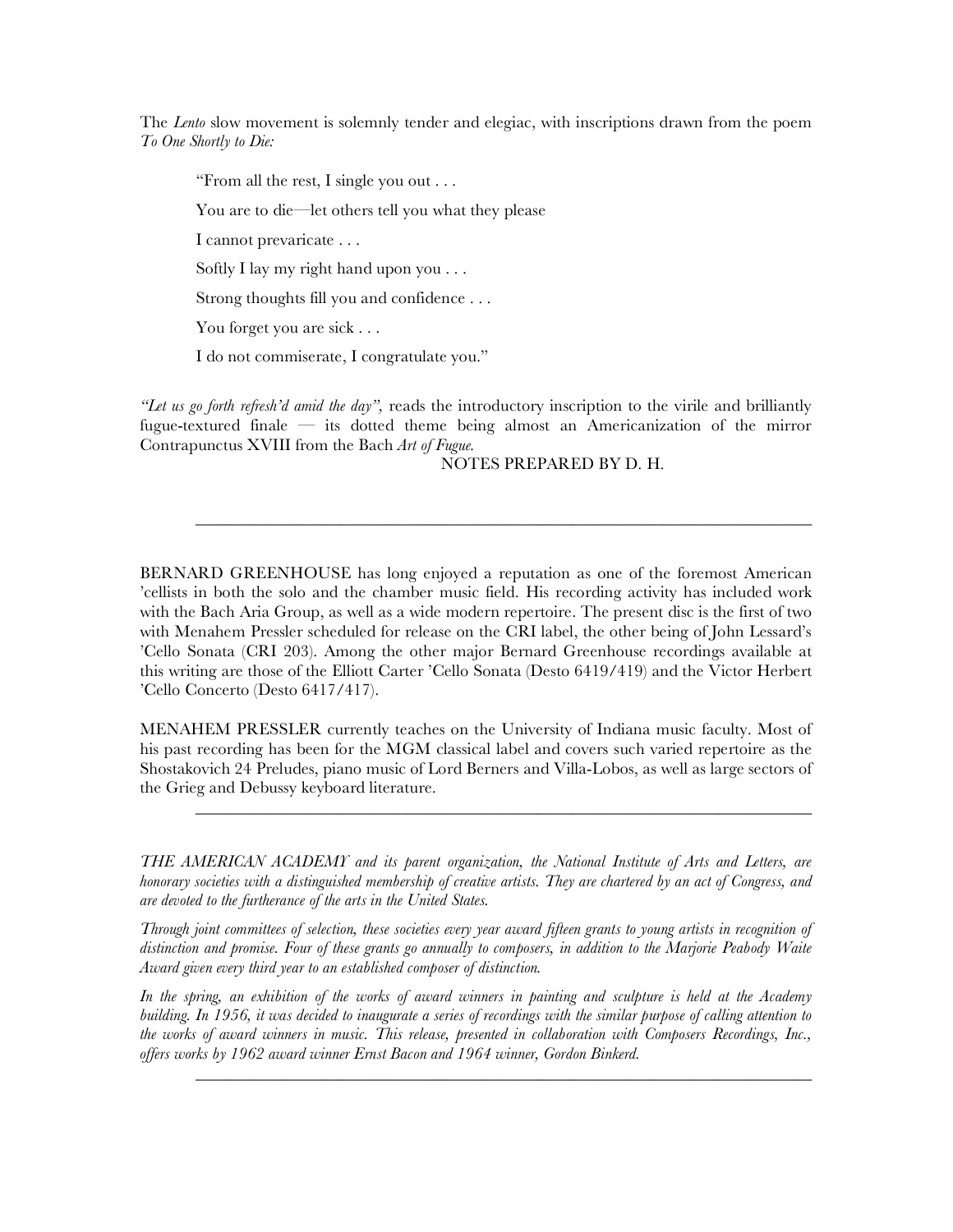GORDON BINKERD (b. Lynch, Nebraska, 1916) gained his training as a composer from Bernard Rogers at the Eastman School of Music and from Walter Piston at Harvard University. Save for opera, he has written extensively in almost all performing media. Four symphonies, many works for chorus, an array of works for chamber groups including two string quartets and pieces for brass ensemble, works for organ including an Organ Service, plus a piano suite and the Piano Sonata recorded here — these are the chief elements of the Gordon Binkerd composition catalog.

His music is for the most part of the utmost seriousness, often contrapuntal, but always concerned for the vertical sounds of the combining parts. In texture frequently dense and involved, the fundamental impulse of Binkerd's music remains lyric. He is at ease with such large structures as symphony, quartet, and sonata, yet is capable of a fine-grained expressiveness that can be heard at its most characteristic in his large output of choral music.

Although Mr. Binkerd has lived most of his life on the central plains of the Mid-west, his music is in no sense regional. Nor do his works display the slightest interest in the bizarre, the atmospheric, or the trivial. They are as innocent of *chic* as is his artistic credo: "Music to me is beauty and excitement combined with significance." In this age of so many musical extremes, Binkerd has firmly maintained a position that has been characterized as "Radical Center." Such an artistic stance, as Dorothy Veinus Hagen once observed in an American Composers Alliance Bulletin article, "is neither new nor easy."

"The natural evolution in his music," the same writer observes, "is no accident. He is a man who delights in making things grow. He has a small farm of good black Illinois soil, and his gardening runs the gamut from red and white potatoes to wild flowers and trees. He is a strongly built, energetic man who is fond of chopping wood in moments of relaxation. In fact, his nature is the exact opposite of 'Bohemian,' his music is warm and lyrical, and never in need of a special environment."

Mr. Binkerd has held a Guggenheim Fellowship, and had been a member of the Center for Advanced Studies at the University of Illinois, where he has taught composition and theory since 1949 and is chairman of the department. In 1964, he was awarded a grant from the Institute of Arts and Letters, the present recording of his Piano Sonata being part of that grant. His Second Symphony was commissioned from the Fromm Musical Foundation, his Fourth by the St. Louis Symphony Orchestra. His large work for double chorus, *Aspects of Jesus Christ,* commissioned by the Ford Foundation for the Mid-America Chorale, is being recorded by the Gregorian Institute of America. Other recordings to-date have been *Sun Singer* with the University of Illinois Symphony Orchestra (U. of Ill. Custom Recording 2); Symphony No. 1 with the St. Louis Symphony Orchestra (Columbia MS 6291/MI, 5691); Symphony No. 2 with the Oslo Philharmonic (CRI 139); and *Ad Te levavi* with the Mid- America Chorale (CRI 191).

Gordon Binkerd's Sonata for Piano is written in a brilliantly pianistic idiom solidly rooted in tonality, yet in no way reactionary. Its four movements encompass the traditional sonata design: a sonata allegro with two main subjects and development based on a transformation of the second; a deeply expressive slow movement (in ABCBA form) that confesses inspiration from the poems of William Blake; a contrapuntal scherzo that is a sort of three-part invention with trio; and an extensive finale incorporating a wide variety of dance rhythms.

"It is big and formidable and difficult," writes Joseph Bloch in *The Juilliard Review,* "a piano sonata in the grand manner. Here the starting point is Stravinsky, the monumental Stravinsky of the Piano Concerto and the Capriccio, larger, more sonorous, more virtuoso than the style of most of the solo piano works. The Binkerd